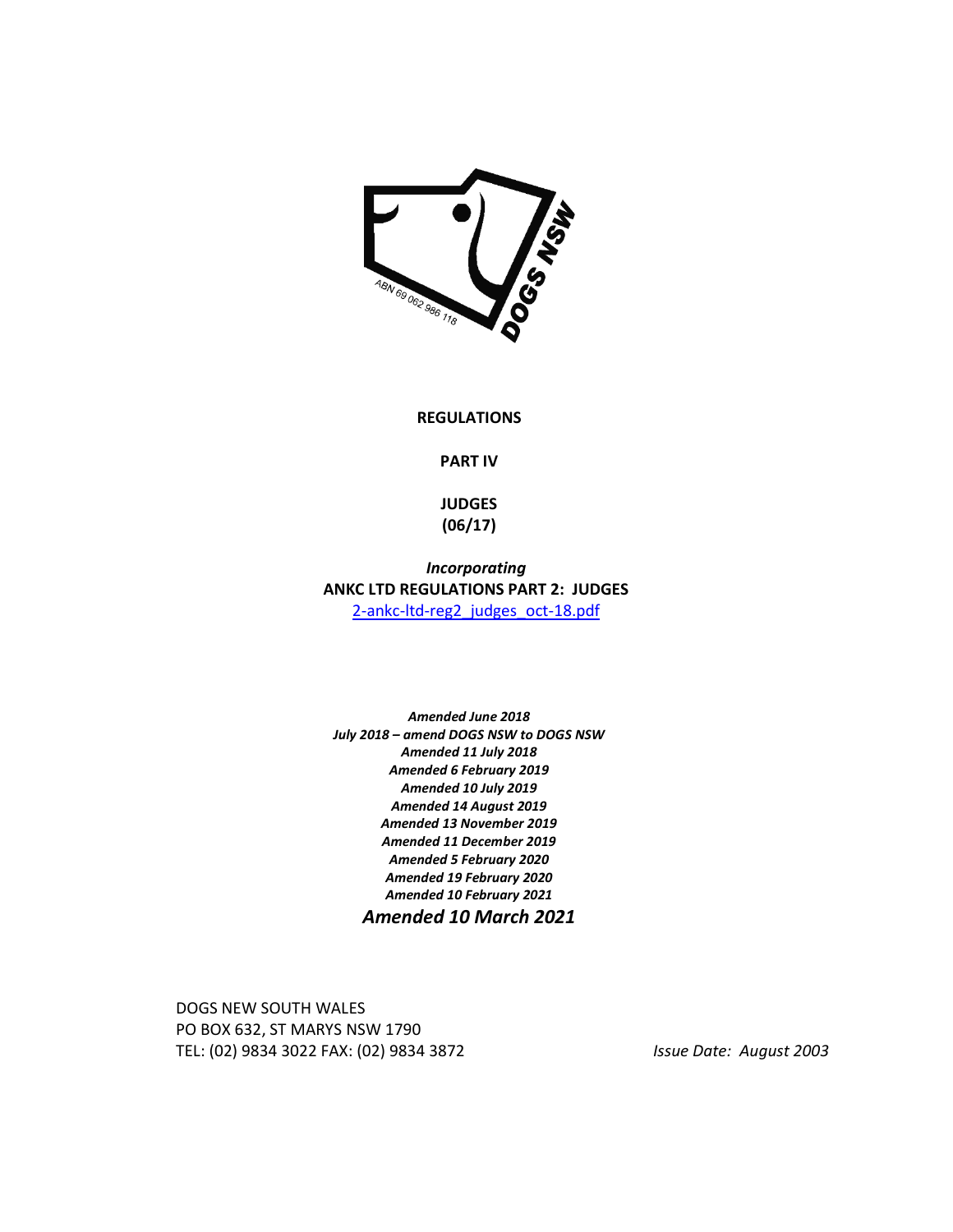### **REGULATIONS**

# **PART IV - Judges**

# INDEX PAGE

| <b>SECTION 1</b> | General                                            | 3              |
|------------------|----------------------------------------------------|----------------|
|                  | List of Judges                                     | 3              |
|                  | Fees                                               | 3              |
|                  | Soliciting of Appointments                         | 3              |
| <b>SECTION 2</b> | Approval to Judge                                  | 4              |
| <b>SECTION 3</b> | Responsibilities and Privileges of Judges          | 7              |
|                  | Reserve List of Approved Judges                    | $\overline{7}$ |
|                  | Suspension, Cancellation or Refusal of Approval    | 7              |
| <b>SECTION 4</b> | Judging Appointments - Judging at Recognised Shows | 9              |
| <b>SECTION 5</b> | Order of Merit                                     | 12             |
| <b>SECTION 6</b> | Foreign Judges                                     | 13             |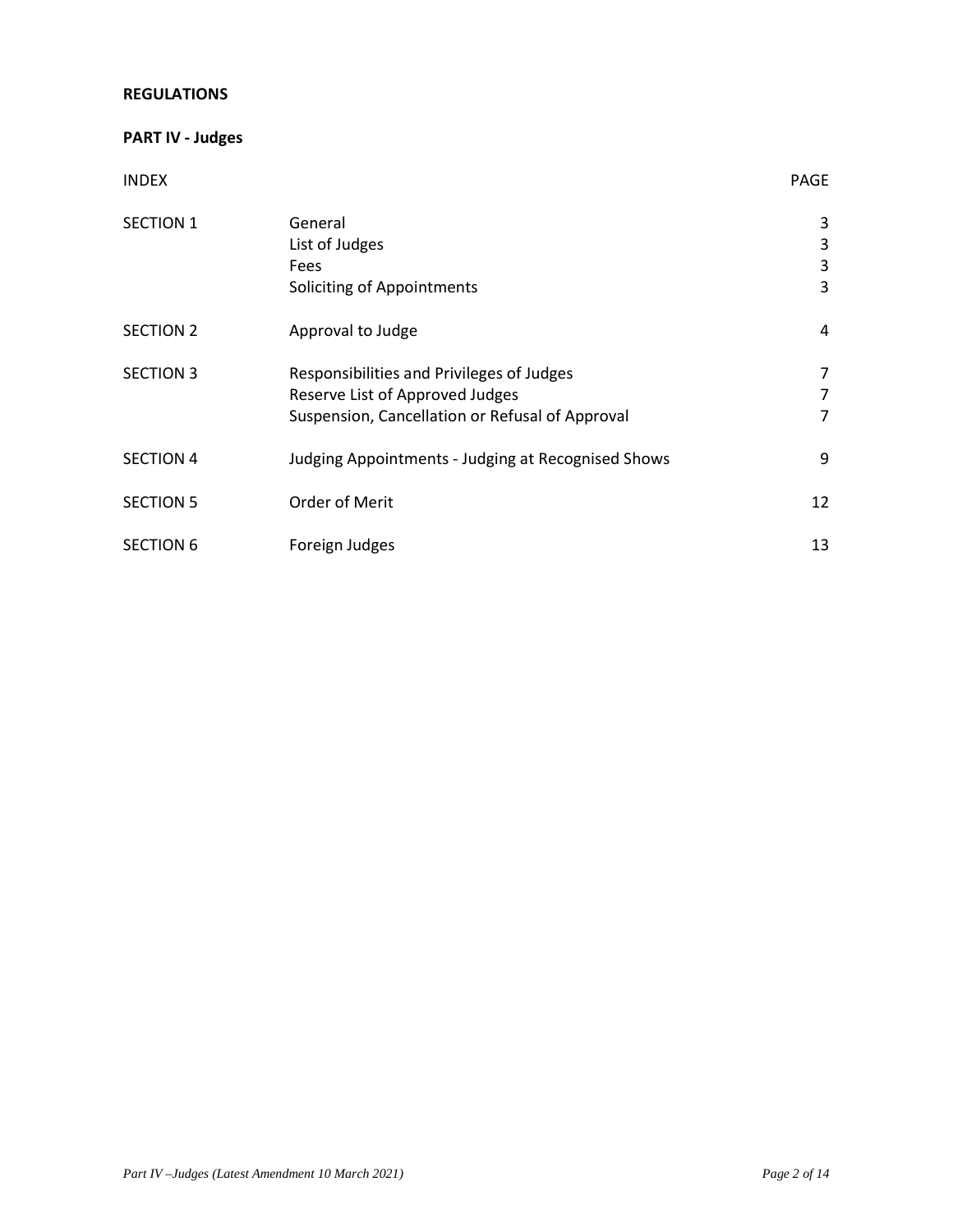### **REGULATIONS**

### **PART IV - JUDGES**

#### **SECTION 1**

#### **General**

- 1.1 This Part of the Regulations shall come into force on the 1st day of January, 1983.
- 1.2 The Judges Panels constituted under the prior RegulationsPart III are hereby abolished together with the Regulations which govern the same.

### **List of Judges**

- 1.3 The Board of Directors shall keep and maintain a list of Members who have been approved to judge a Breed of dogs; a Group of breeds of dogs; or All Groups of Breeds of dogs. Such list shall be known as the List of Approved Judges.
- 1.4 A Member who has been approved to judge as aforesaid shall be entitled to judge in accordance with such approval anywhere in the world and to award Challenge Certificates anywhere in the world for a period of twelve (12) months commencing on the 1st day of July.
- 1.5 A Member previously appointed to a Judges Panel shall be deemed to have been approved under these Regulations to judge during the currency of such licence those Breeds or Groups of dogs for which he was previously licenced.
- 1.6 The DOGS NSW Secretary shall be the Registrar of the List of Approved Judges. He shall keep a record of the names and addresses of the Members who have been approved as Judges and the details of such approval and shall record all amendments thereto and at least once in each year shall publish such List in the Journal.

### **Fees**

1.7 The Board of Directors may prescribe from time to time the fee payable in respect of the granting of its approval to judge.

#### **Soliciting of Appointments (1/11)**

1.8 No person shall, either for himself or for any other person, solicit any appointment to judge at a fixture conducted or to be conducted under the Regulations of DOGS NSW.

The application or the effect of this Regulation is not intended to and shall not limit in any way the proper nomination and selection of Judges by Committees or authorised members of Clubs conducting such events.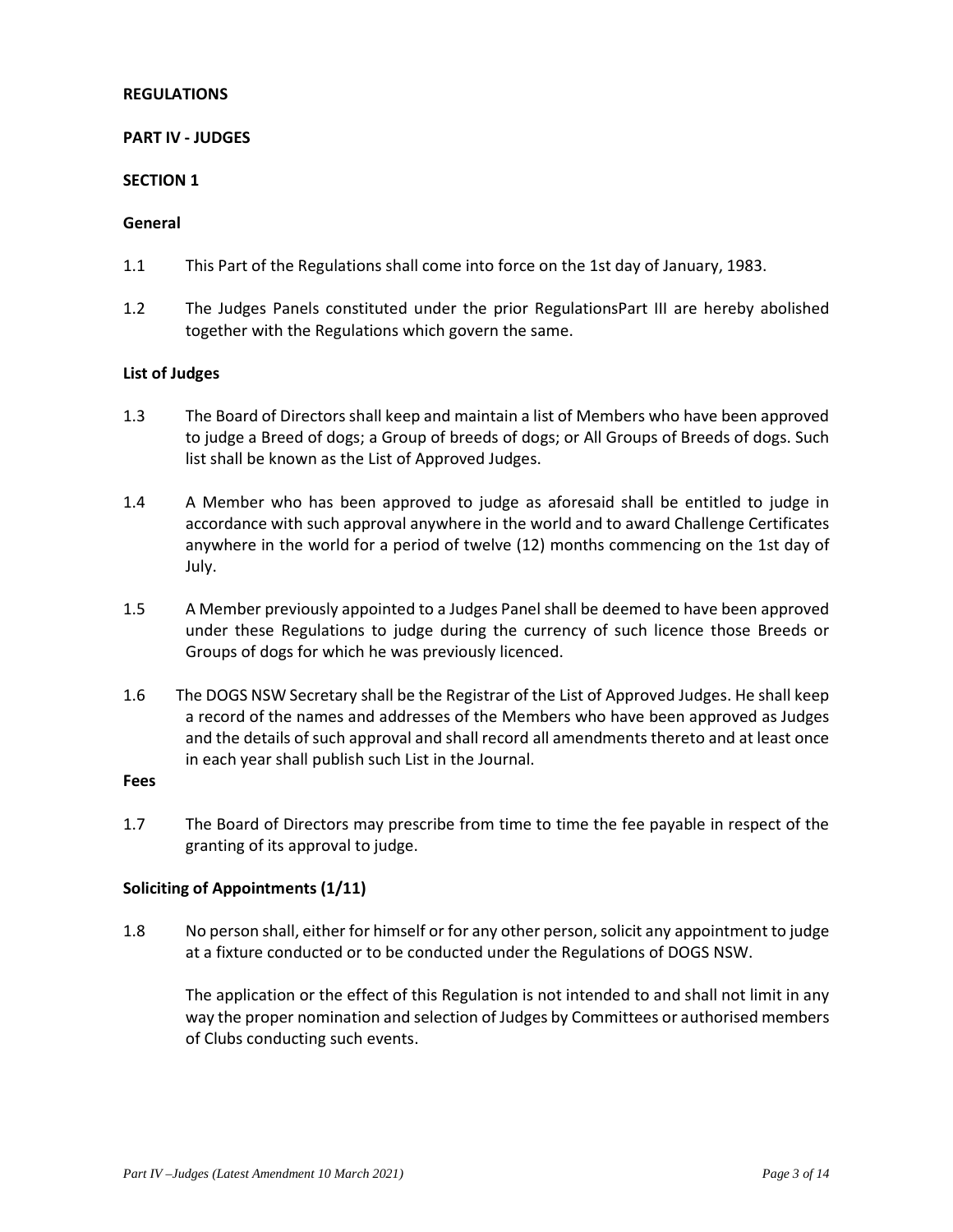### **Approval to Judge**

- 2.1 The Board of Directors may approve a qualified Member as a Judge and authorise the entry of such Member's name in the List of Approved Judges.
- 2.2 A Member who has successfully completed a Group Training and has passed the examination held in respect thereof may apply to the Board of Directors for approval as a Judge for such Group and before making such appointment the Board of Directors shall consider the assessment made by the Examinations Committee of the applicant's general demeanor, aptitude and suitability for such appointment.

The Board of Directors on the recommendation of the said Committee may in it absolute discretion grant or reject or postpone such application on such terms and conditions as the Board of Directors shall determine.

- 2.3 A Member who has been approved to judge all seven groups shall be known as an All Breeds Judge and shall be listed as such.
- 2.4 A Member who has been approved as a Judge may apply for further approval annually by lodging with the DOGS NSW Secretary the prescribed application for such approval on or before the 30th day of June in each year together with the prescribed fee. Such an application received after such date may be granted by the Board of Directors at its sole discretion but subject to the payment of the applicant of the prescribed additional fee. **(08/92)**
- 2.5 A person who has qualified as a Judge in another State or Country and has become a Member and a resident of the State may make application to DOGS NSW to be approved as a Judge PROVIDED THAT:-
	- (a) he produces to the Board of Directors with such application evidence of his particular qualifications from the Canine Controlling Body of that State or Country recognised as such by the Board of Directors;
	- (b) he undertakes to take such instruction or examinations as the Board of Directors deems necessary.

The Board of Directors in its absolute discretion may approve such application in respect of those Breeds or Groups for which the applicant is so qualified.

2.6 The Board of Directors in its absolute discretion may grant approval on the recommendation of the Examinations Committee to a Member who has successfully passed the examination held in respect of a particular breed to judge that breed at a Specialist Show, Open Show, Sanction Show or Parade.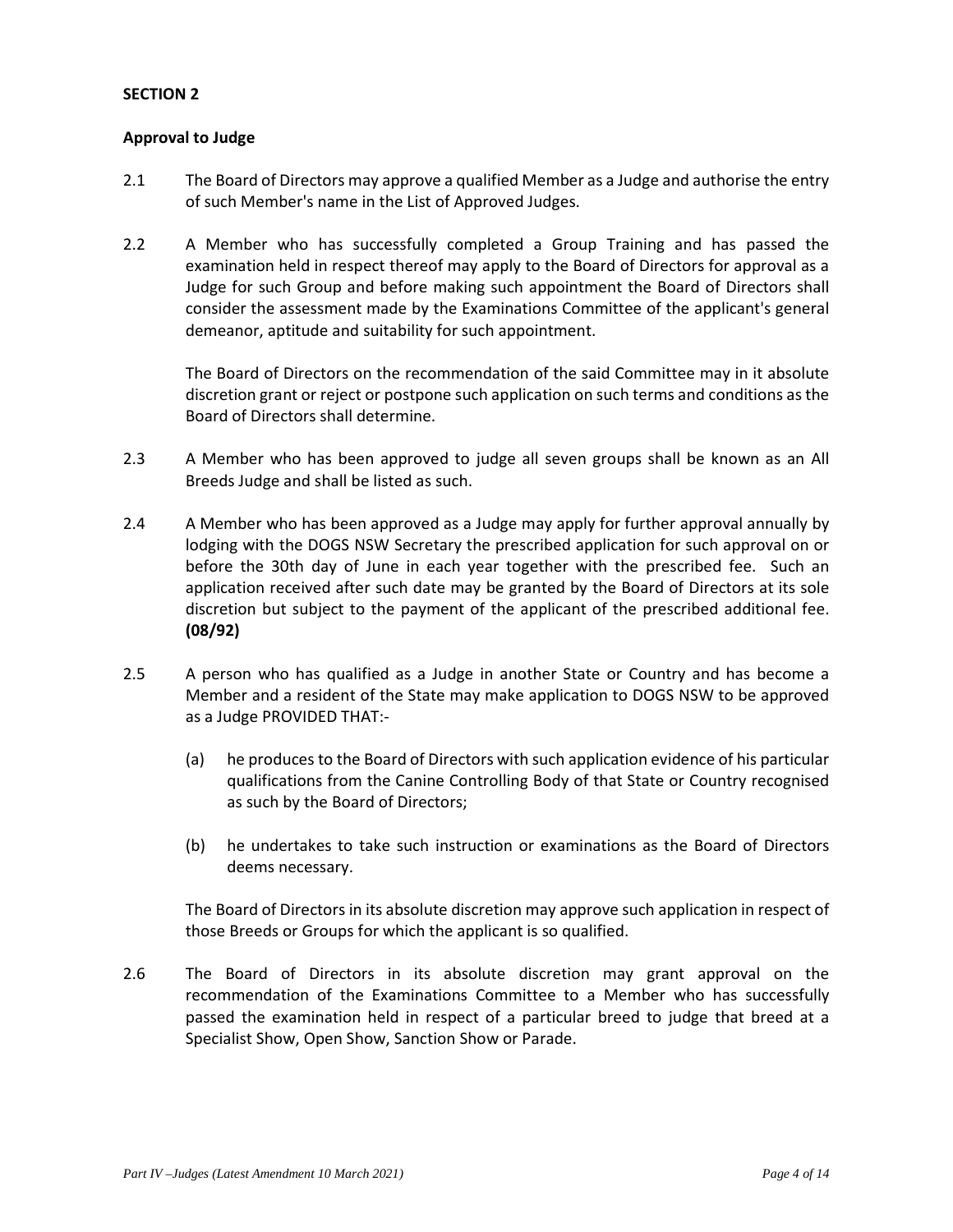- 2.7 A person who has been approved or authorised by a canine controlling body of another State recognised as such by the Board of Directors shall be entitled to judge at a show conducted in the State in accordance with such approval or authority without first obtaining the approval of the Board of Directors.
- 2.8 A Member who is enrolled in a Training Scheme shall be entitled to judge at a Sanction Show under the supervision of an official of such scheme or of a Judge appointed for that purpose by the Examinations Committee.
- 2.9 The Board of Directors in its absolute discretion may grant approval to judge subject to such terms and conditions as it may see fit either generally or in a particular circumstance.
- 2.10 A Member who applies for approval to judge shall be deemed to have full knowledge of the Rules and Regulations and hereby agrees to indemnify and hold indemnified DOGS NSW, the Board of Directors and Members from all claims and demands which may arise in consequence of his being granted such approval or having the same suspended, cancelled or refused.
- 2.11 The granting of approval to judge to a Member shall not confer any rights or entitlements on such Member except as herein provided that the cancellation refusal or suspension of such approval shall not entitle the Member concerned to any claim for damages, compensation or right of reinstatement except in accordance with Regulation 3.4 hereof.
- 2.12 The Board of Directors may refuse an application for the renewal of approval to judge if the applicant:-
	- (a) has during the period of his then current approval failed to fulfil his contract to judge at a Show without good reason acceptable to the Management Committee whose decision thereon shall be final and binding on the applicant;
	- (b) shall have failed to give to DOGS NSW any information within his knowledge required of him or if he shall have failed to reply to any correspondence addressed to him by DOGS NSW;
	- (c) on the recommendation of the Judges Committee is considered to be **(11/19)**:-
		- (i) incompetent;
		- (ii) temperamentally unsuitable; or
		- (iii) by reason of his age incapable of properly carrying out his duties as a Judge;
	- (d) has ceased to be a Member; **(08/92**)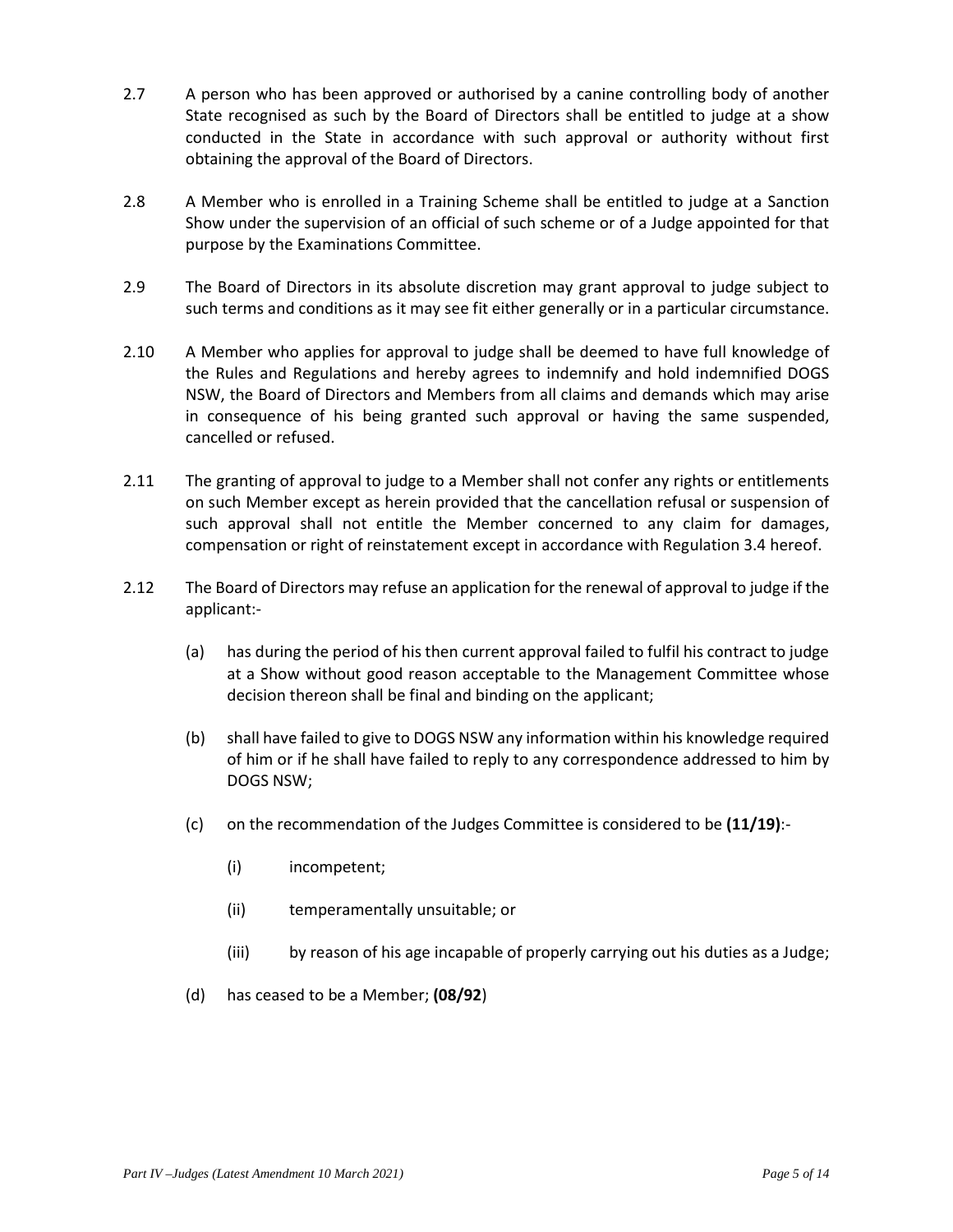(e) has been found guilty of misconduct or if his membership or his approval as a Judge has terminated or been suspended or if he has been disqualified from exhibiting or otherwise in relation to a Show;

or

- (f) has not judged at a Show during the period of 3 years immediately preceding the date of application for renewal of approval to judge. **(02/93)**
- 2.13 A Member who wishes to judge at a Championship Show:-
	- (a) in another State, may only do so in respect of a breed or group for which he holds an ANKC Ltd Judges License and, conversely, shall not judge any dog for which he does not hold such License.
	- (b) in another country, may accept invitations from overseas Controlling Bodies recognized by ANKC Ltd, or one of their Affiliates, to judge any breed/s, Specials or other classes.
	- (c) must judge in compliance with the applicable rules and regulations of that other State or country and with the regulations of ANKC Ltd relating to judging at Championship Shows.

**(02/14)** 

2.14 Under no circumstances shall a Member sign a contract to judge Breeds or Groups in Australia for which they do not hold an ANKC Ltd Judges Licence. **(02/14)**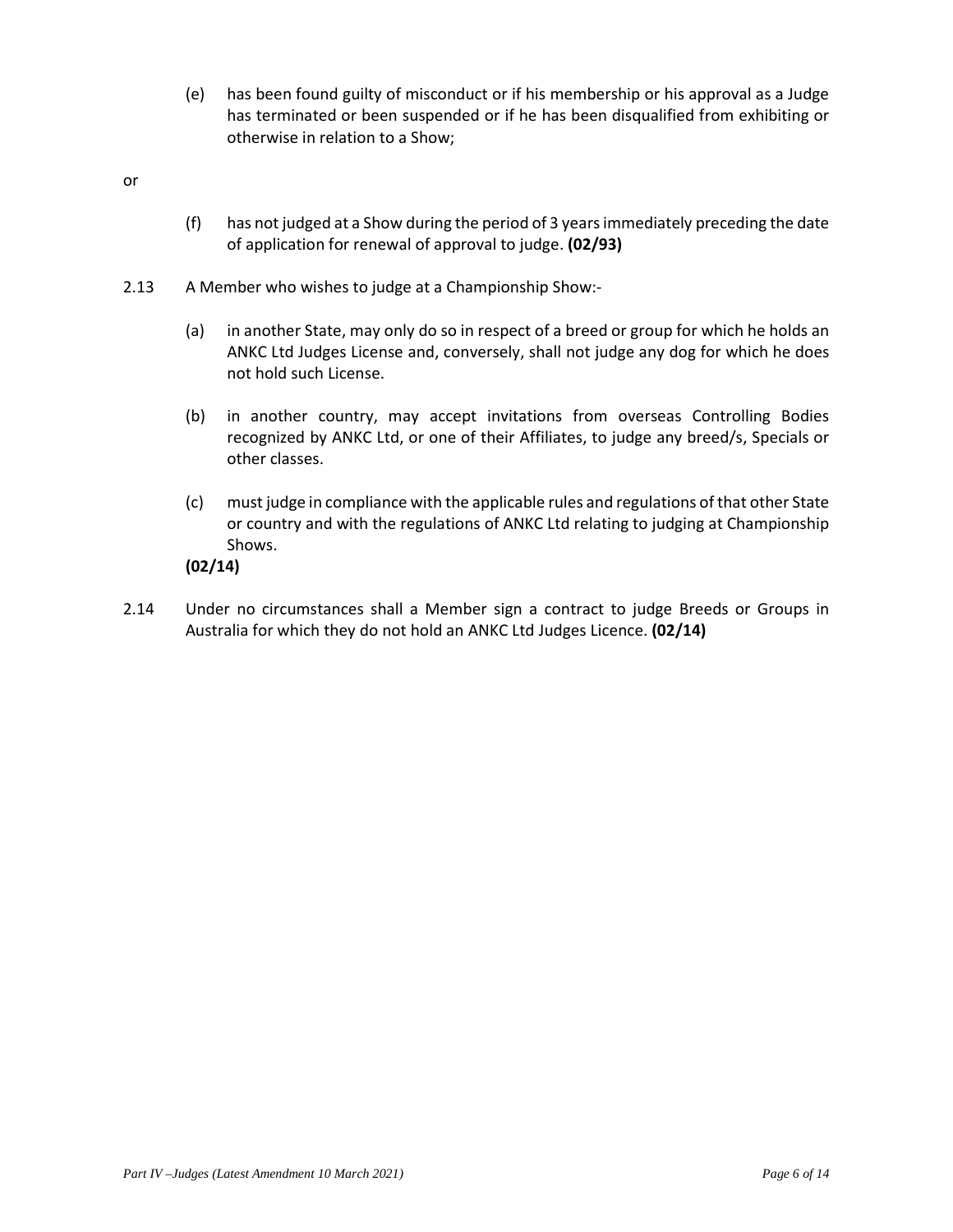#### **Responsibilities and Privileges of Judges**

3.1 Notwithstanding anything in Section 2 of these Regulations, a person shall not be entitled to judge at a recognised Show until he has been duly approved as a Judge or unless he has received the permission of the Board of Directors to judge at a nominated Show or at shows of a particular category or with the prior consent of the Board of Directors if he is a person usually resident in a foreign country and is authorised to judge in that Country by the Canine Controlling Body thereof recognised as such by the Board of Directors PROVIDED THAT he Judges only those Breeds or groups for which he has such approval. **(08/92)** 

### **Reserve List of Approved Judges**

- 3.2 A Judge who is not available to accept judging appointments by reason of absence from the State or for other reasons acceptable to the Board of Directors may apply to the Board of Directors to have his name placed on a reserve list of Judges. A person whose name has been placed on the Reserve List of Judges may apply at any time to the Board of Directors to be reinstated to the List of Approved Judges and subject to any recommendation of the Judges Committee such application shall be granted.
	- (a) A person, whose name has been placed on the Reserve List of Approved Judges by the Board of Directors, must remain a financial Member of DOGS NSW. **(11/13)**
	- (b) Excepting as provided in (c) below, a person applying to be reinstated to the List of Approved Judges will be required to pay any arrears in license fees since they were last financial, as a condition of approval. **(07/14)**
	- (c) A person whose name has been placed on the Reserve List of Judges may apply to the Board of Directors to be temporarily reinstated on no more than one occasion during any given five year period to judge Special Classes, Breed Classes and General Specials within no more than one whole ANKC Breed Group for which the applicant had been previously licensed. A fee equal to one half of the Annual Judges License Fee for the current year is payable in any such case. **(07/14)**

#### **Suspension, Cancellation or Refusal of Approval**

- 3.3 The Board of Directors may require a Judge to show cause why his approval to judge should not be suspended, cancelled or refused or the Board of Directors may suspend, cancel or refuse to grant approval to judge without giving or being required to give any reason for so doing.
	- 3.3.1 The circumstance resulting in a judge cancelling a judging contract two or more times in a twelve month period will be referred to the Judges Committee for review and to make appropriate recommendation to the Board. **(11/19)**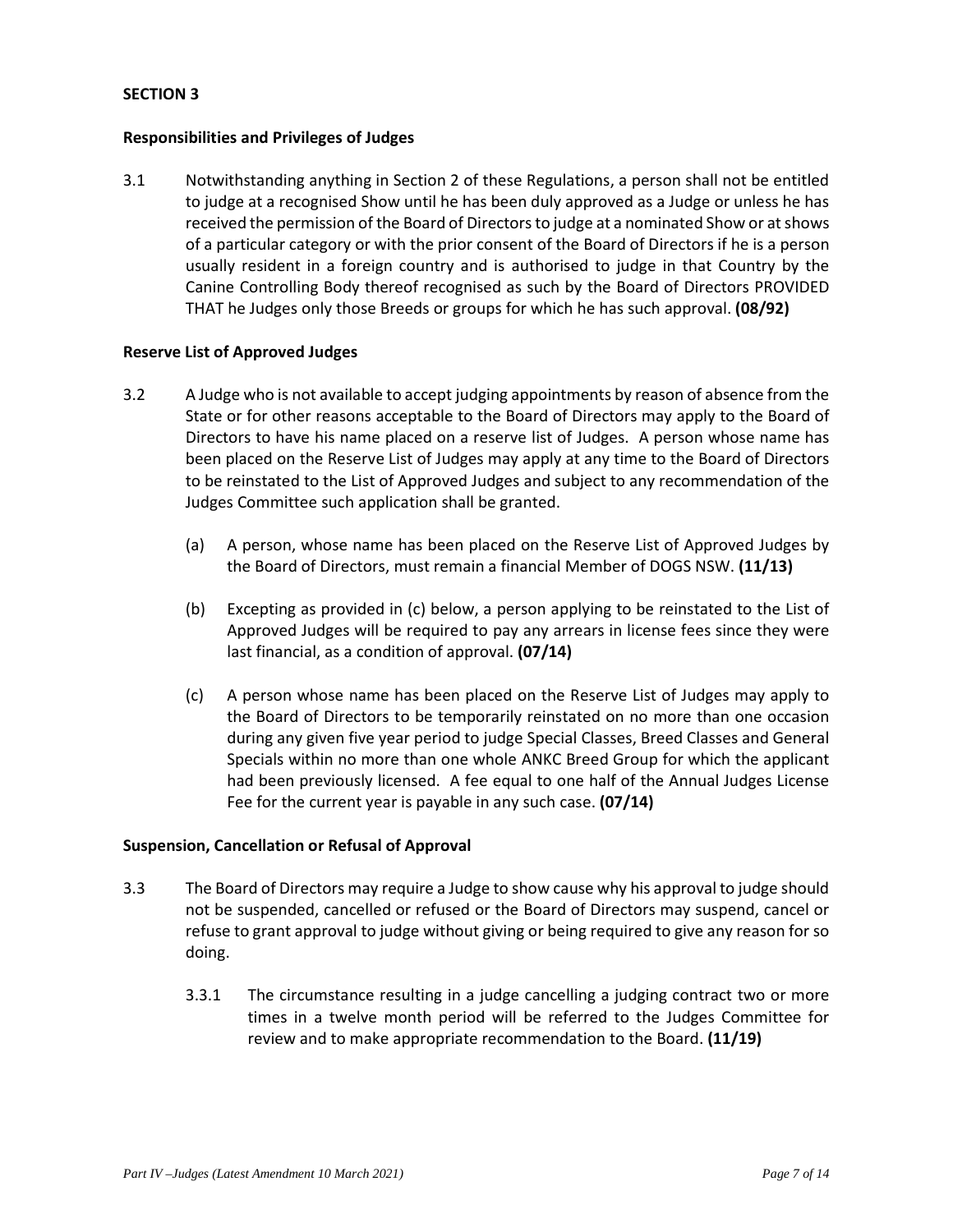- 3.3.2 Judges must not judge if they require the use of aids whilst judging that may have a negative impact on exhibits or efficient judging procedure. Aids includes items such as walking sticks and walking frames but is not limited to these. **(Effective 1 March 2020) (12/19)**
- 3.4 A Member whose approval to judge has been cancelled, refused or suspended may appeal to the Board of Directors for its reinstatement. The Board of Directors shall hear or in its discretion the Inquiries Committee may hear such appeal and the decision of the Board of Directors or of the said Committee shall be final and binding on the appellant.
- 3.5 The Board of Directors or such Committee may require the appellant and any witnesses to make statements on oath or by way of statutory declaration. The proceedings of the appeal shall be strictly confidential without regard to the normal rules of evidence and a member of the Board of Directors or of such Committee or a person who appears as a witness before it who is a member of DOGS NSW shall not make any reference to or statement concerning matters dealt with by the Board of Directors or by such Committee other than by way of report to the Board of Directors.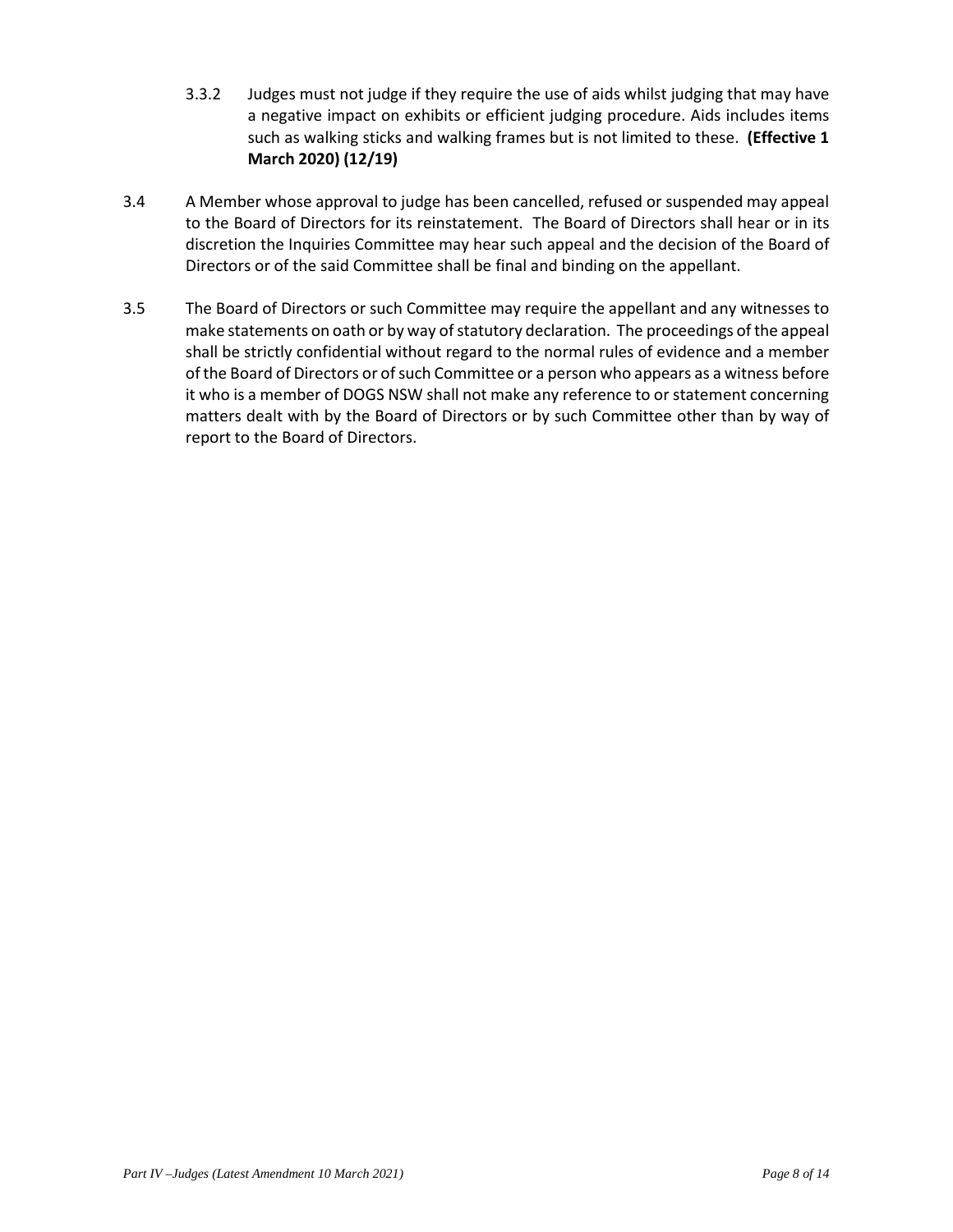### **Judging Appointments - Judging at Recognised Shows**

- 4.1 A General Class, Special Prize Class, Group or General Special Class shall not be judged by more than one judge.
- 4.2 A Judge who has judged a Breed or Breeds or Classes of Breed or Breeds (other than Special Prize Classes) at a Show recognised by any Member Body of ANKC shall not, (except in Classes of Special Prizes) or, otherwise with the prior written consent of the Board of Directors):-
	- (a) (i) Judge the same Breed or Breeds or Classes of the same Breed or Breeds of dogs at another Show held in NSW within 250 kilometres by the shortest road of the first mentioned Show sooner than four (4) months thereafter. (The distance reference to be taken from https://www.google.com/maps). This Regulation applies to Judges Contracts received by the Office of DOGS NSW after 1 July 2020 and does not apply in the case of a person who has been appointed as an Emergency Judge. **(02/21)** 
		- (ii) Judge the same Breed or Breeds or Classes of the same Breed or Breeds of dogs at another Show held in NSW within **200 kilometres** by the shortest road of the first mentioned Show sooner than three (3) months thereafter. (The distance reference to be taken from https://www.google.com/maps). This Regulation applies to Shows held before 31 December 2021 and does not apply in the case of a person who has been appointed as an Emergency Judge. **(02/21)**
	- (b) handle an exhibit that he/she has judged at another Show held within 6 months of the last date of the first mentioned Show; except in such case as the exhibit has been purchased or leased by the Judge after the said appointment and the transfer to the Judge as owner or part-owner has been duly registered in the Register prior to the commencement day of such Show. **(07/11)**
- 4.3 (a) A Judge may not judge General Specials at any All Breeds Show being held in the Metropolitan Region or in the Newcastle, Lake Macquarie or Wollongong & Shellharbour Local Government Areas of NSW, sooner than three (3) months after having done so at another show held within 200 kilometres, by the shortest road, of that subsequent show. (The distance reference to be taken from https://www.google.com/maps) or otherwise with the prior written consent of the Board of Directors. **(02/19)** 
	- (b) A Judge may not judge General Specials at any All Breeds Show being held outside the Metropolitan Region or in the Newcastle, Lake Macquarie or Wollongong & Shellharbour Local Government Areas of NSW, within one (1) month after having done so at another show held within 250 kilometres, by the shortest road, of that subsequent show. (The distance reference to be taken from https://www.google.com/maps) or otherwise with the prior written consent of the Board of Directors. **(02/20)**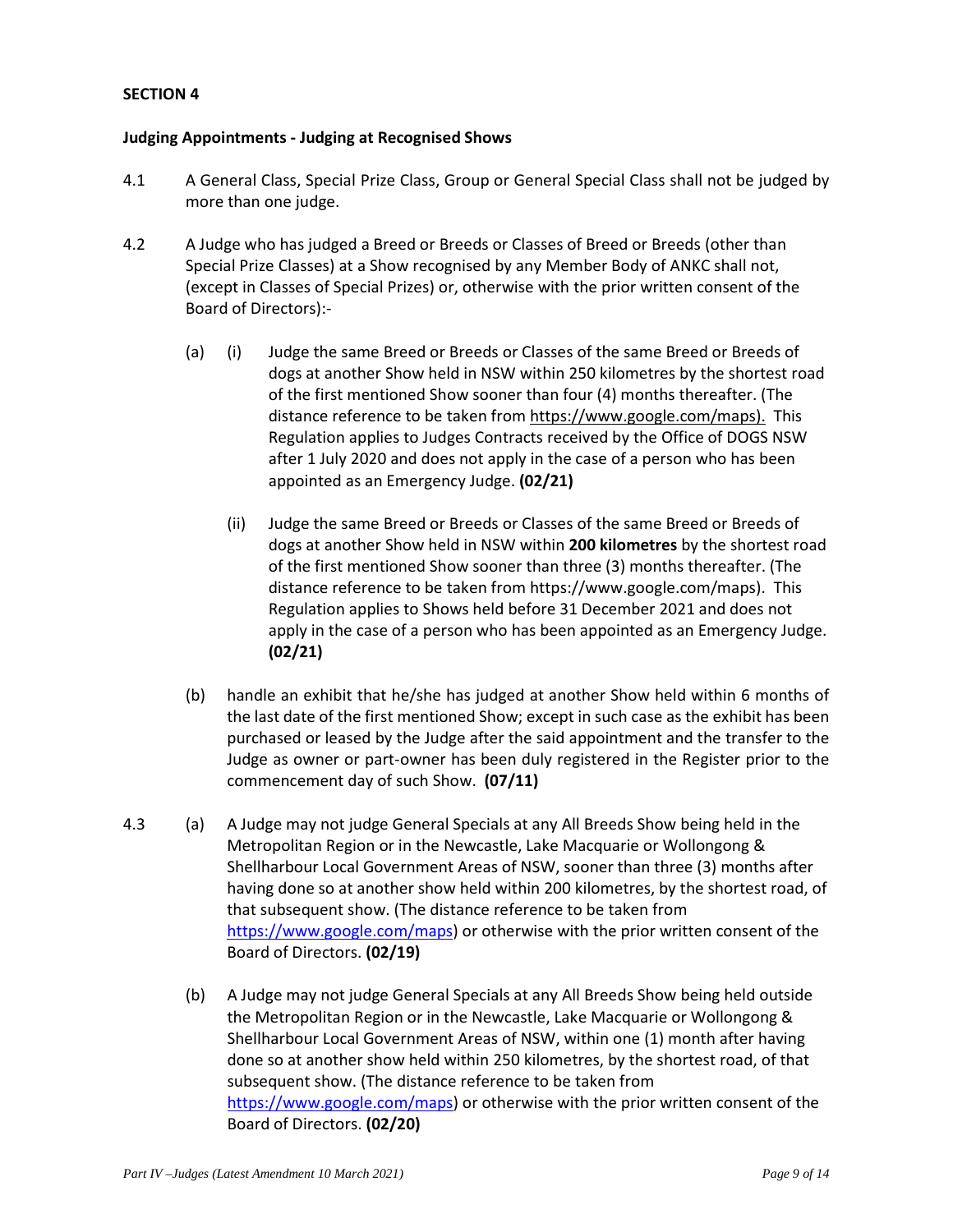- 4.4 (a) At an exhibition at which he is officiating as a judge, a Judge shall not:-
	- (i) enter, exhibit or handle any dog, provided that a Judge shall not be in breach of this Regulation if he shall be appointed to judge at Junior Handler Class/es. **(07/15)**
	- (ii) in any Class at the show, judge an exhibit which he directly or indirectly owns or leases alone or jointly with other/s or which, at any time during the previous six (6) months, has been owned, co-owned or handled by his spouse, his children, parents, brothers, sisters, their children, the parents of his spouse, their children, or grandchildren, or members who are members of his household, or in any case one or more of them;

(Note: "handled" in this clause does not include any circumstance where the person had assisted another exhibitor who, due to a judging decision on the day, was required to compete with two or more exhibits at the same time.)

- $(iii)$  judge an exhibit which, during the previous six  $(6)$  months, has been used at stud over a bitch which he directly or indirectly owns or leases alone or jointly with other/s or which, during that period, has been mated to a dog which he directly or indirectly owns or leases alone or jointly with other/s;
- (iv) judge an exhibit which has been entered, exhibited or handled contrary to Regulations Part II-Show, Clause 12.18. **(07/15)**
- (v) use a mobile phone, iPad, iPod or any other electronic device whilst he is carrying out his judging appointment in the ring. **(07/18)**
- (b) Notwithstanding the above (a), a Judge officiating only at an Obedience or Agility Trial may enter and exhibit in a Conformation Show being held in conjunction and vice versa.
- (c) Two or more shows being conducted at the same venue on the same day by the same or different clubs are identified as separate Shows and this Regulation is to be applied independently to each Show;
- (d) An exhibit causing, or likely to cause, a contravention of this Regulation shall be disqualified with effect from the commencing day of the Show.

# **(06/90), (06/98), (09/02), (06/03), (05/06), (02/13)**

4.5 At each judging appointment a Judge shall enter the results of all awards made in the Judges Book, unless it is being maintained by the Show Steward in accordance with Regulations Part VIII – Show Stewards 4.4. The Judge shall sign or initial any alterations made in the records and sign entries of all awards made, upon conclusion of judging of each Class and before the Judges Book is submitted to the Show Secretary to process results. **(08/06), (01/09)**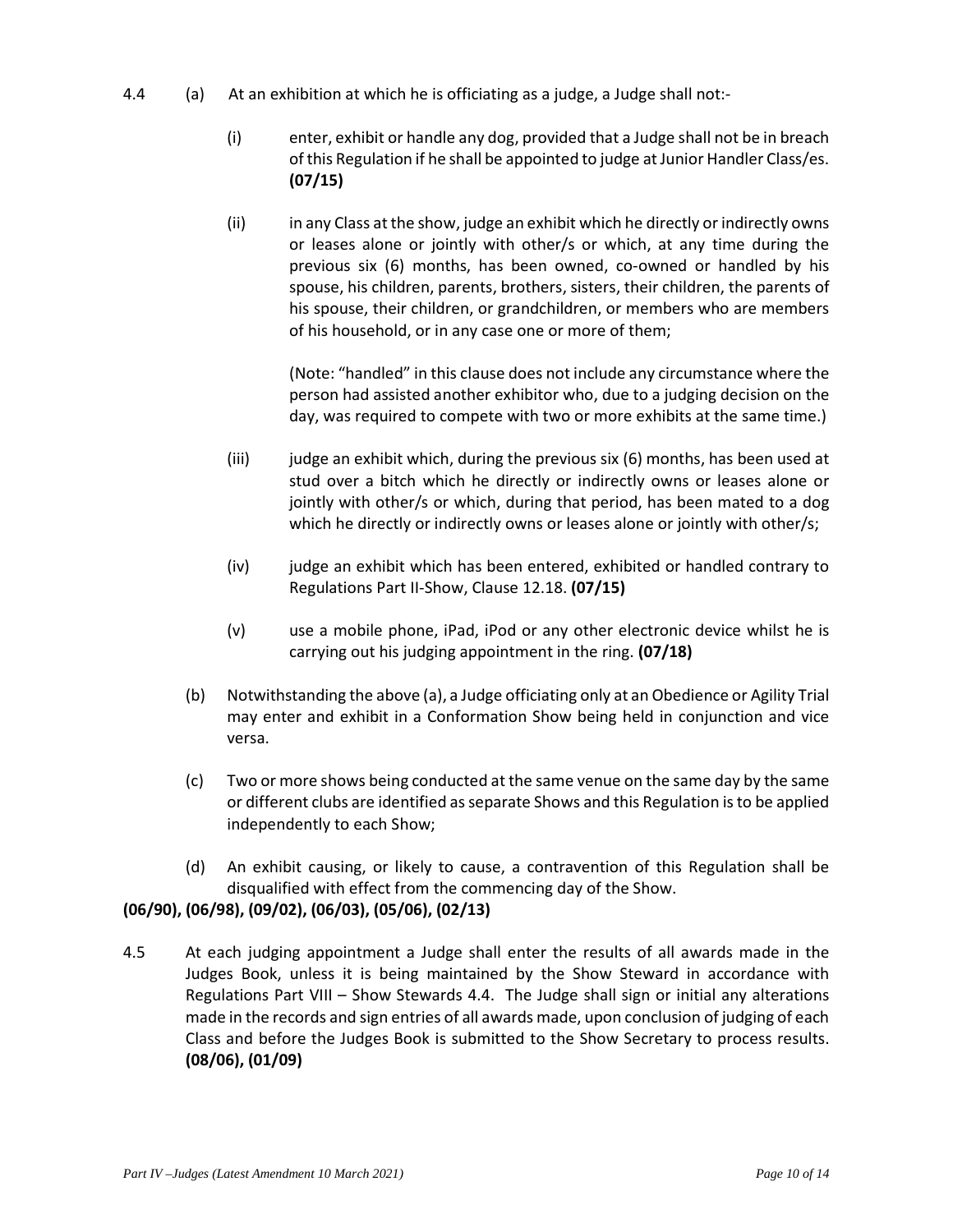- 4.6 At the conclusion of the show, the Show Secretary shall retain the Judges Books for at least twelve (12) months from the closing date of the Show. **(06/18E)**
- 4.7 At the conclusion of the judging of each Class the Judge shall make his awards in a clear and decisive fashion in respect of the winning exhibits and record the same in the Judges Book. Such decision shall be final and binding on the exhibitors unless an exhibit given an award is or should have been disqualified by the Show Committee. **(02/19)**
- 4.8 If in the opinion of a Judge an exhibit is of insufficient quality to merit an award and it is in the best interest of the Breed so to do the Judge may withhold an award including Challenge or Reserve Challenge.
- 4.9 If a steward declares an exhibit absent, a judge has no authority to override the stewards action.
- 4.10 Only All Breeds Judges shall judge General Specials at an All Breeds Championship. **(10/05)**
- 4.11 Only Judges who have Championship approvals in four (4) groups are eligible to judge Sweepstakes classes at an All Breeds Championship Show. **(10/05)**
- 4.12 A Trainee Judge may judge General Specials at a Parade or Open Show if they are qualified and approved to judge at least four (4) Groups at Championship Show level. **(07/12)**
- 4.13 Regulation 4.11 may be amended by the Board of Directors for Trainee Judges officiating in remote areas of the State. **(07/12)**
- 4.14 If a Judge has judged, or is contracted to judge, with a panel of Judges at a Championship Show, whether in NSW, Interstate or Overseas, they must not enter, exhibit or handle a dog under any of those Judges for a period of 9 days after such appointment. **(08/15)**

This regulation does not apply in a situation where a Judge only judges a heat/s of a Junior Handler Competition. **(12/14)**

4.15 A Judge shall not judge any Class or Classes at a Show for which he/she was required to receive or catalogue the mailed or online entries. **(03/21)**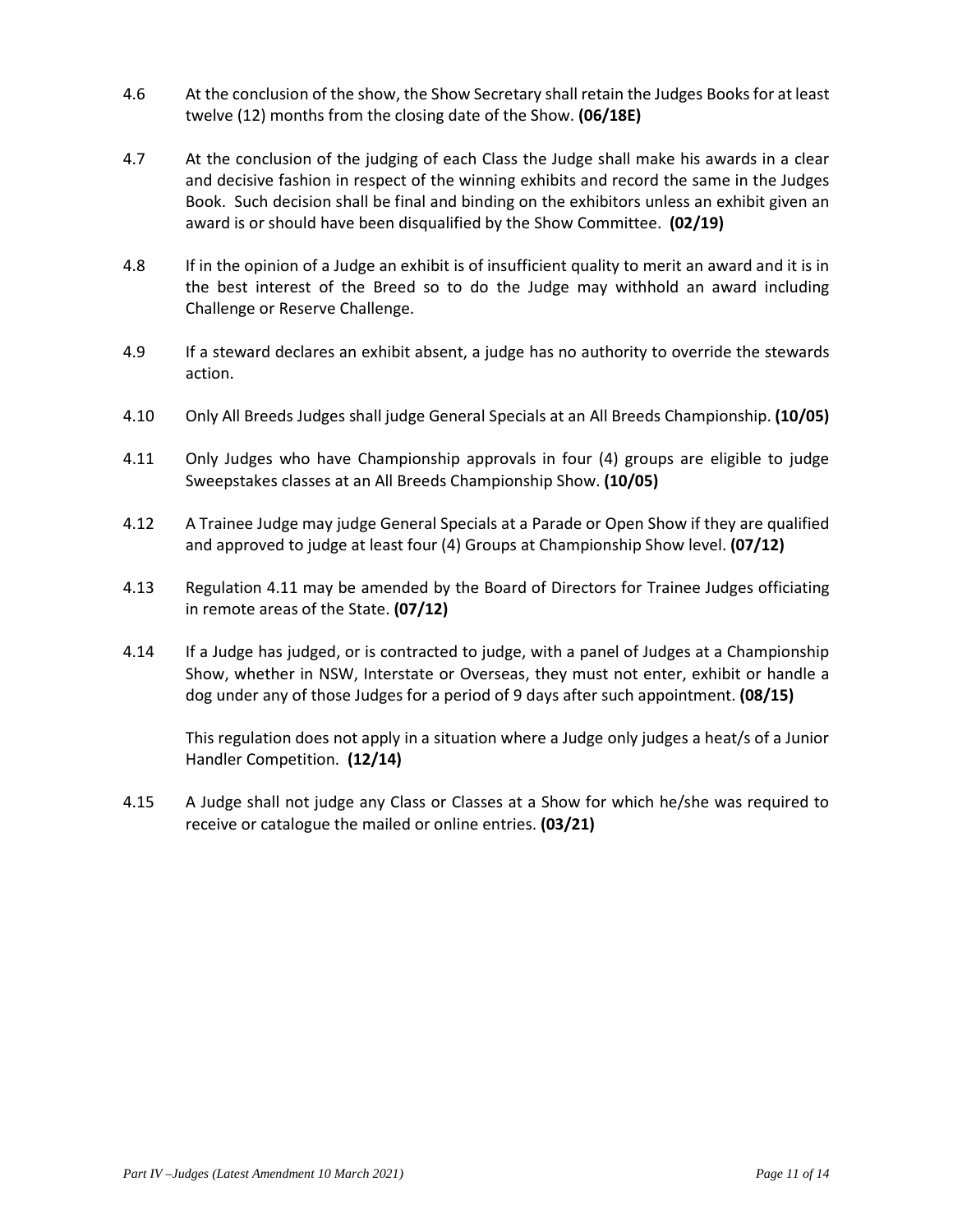## **Order of Merit**

- 5.1 (a) Upon the making of an award by a Judge at the completion of the judging of a Class the award winner shall be lined up in order of merit.
	- (a) A judge shall not make the same award to two exhibits in the same Class.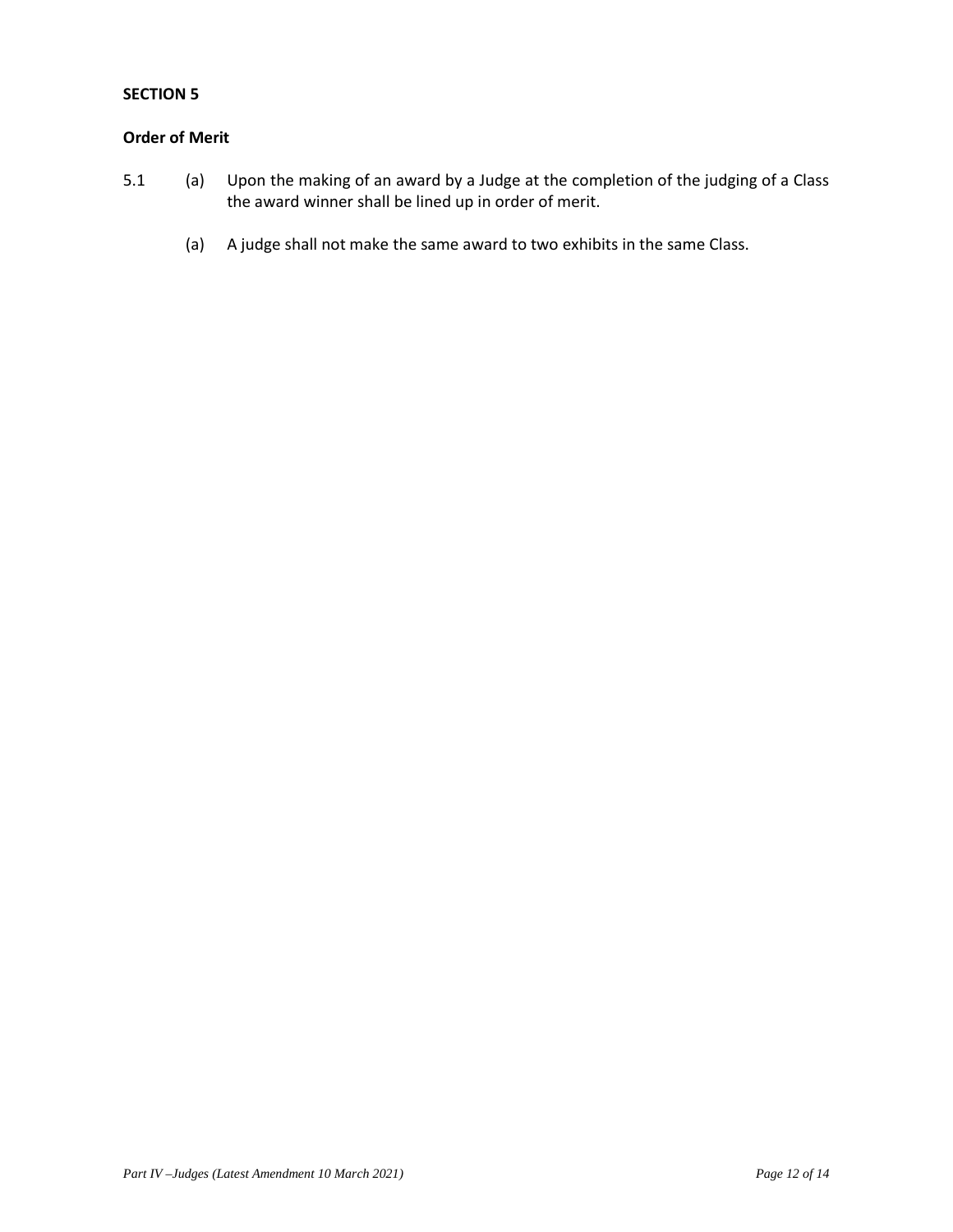## **Foreign Judges**

- 6.1 The Board of Directors in its absolute discretion may approve upon the written application of an Affiliate the appointment of a foreign Judge to officiate at an Exhibition to be conducted by such Affiliate.
- 6.2 Such application shall give full particulars of:-
	- (a) the Exhibition to be conducted by such Affiliate at which the prospective Judge is to officiate;
	- (b) the name and address of such Judge;
	- (c) the breed or breeds, group or groups which it is proposed such Judge is to judge;
	- (d) whether or not such Judge is to judge the General Special Classes;
	- (e) the name and address of the Canine Controlling Body of the country of residence of such Judge;
	- (f) written confirmation from such controlling body that the prospective Judge:
		- 1. (i) has been approved or licensed by that body:-
			- (a) to judge the breed or breeds, group or groups which it is intended that the prospective Judge is to judge
			- (b) to award Challenge Certificates in respect thereof;
		- 2. has awarded Challenge Certificates in respect of not less than 60 per centum of the breeds comprised in each Group which it is intended the prospective Judge is to judge.
- 6.3 Such Challenge Certificates must have been awarded in respect of a majority of the major breeds as determined by the Board of Directors from time to time in each Group which it is intended the prospective Judge is to judge.
- 6.4 If the aforesaid canine controlling body is not recognised as such by the Board of Directors the approval of the Judge to judge at the said Exhibition shall not be given.
- 6.5 If the aforesaid controlling body is unable or unwilling to or does not supply the information as required by regulation 6.2 (f) and the prospective Judge has been approved by or licensed by the Federation Cynologique International to judge in another or other country or countries that Affiliate shall obtain from the said Federation written confirmation of the information required by that Regulation.